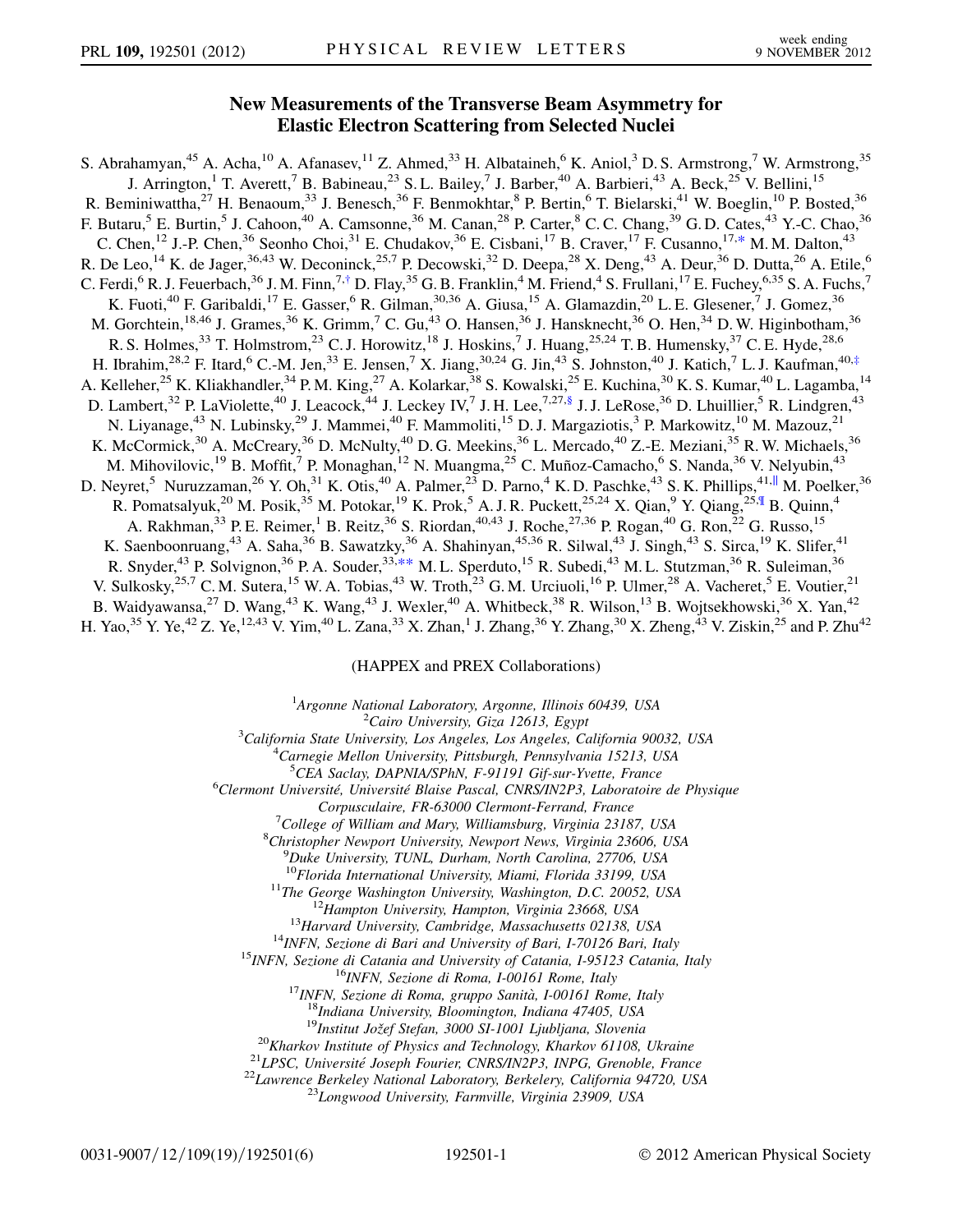<sup>24</sup>Los Alamos National Laboratory, Los Alamos, New Mexico 87545, USA<br><sup>25</sup>Massachusetts Institute of Technology, Cambridge, Massachusetts 02139, USA<br><sup>26</sup>Mississippi State University, Mississippi State, Mississippi 39762,

<sup>34</sup>Tel Aviv University, P.O. Box 39040, Tel-Aviv 69978, Israel<br><sup>35</sup>Temple University, Philadelphia, Pennsylvania 19122, USA<br><sup>36</sup>Thomas Jefferson National Accelerator Facility, Newport News, Virginia 23606, USA<br><sup>37</sup>Univer

<sup>41</sup>University of New Hampshire, Durham, New Hampshire 03824, USA<br><sup>42</sup>University of Science and Technology of China, Hefei, Anhui 230026, People's Republic of China<br><sup>43</sup>University of Virginia, Charlottesville, Virginia 22

(Received 30 August 2012; published 5 November 2012)

We have measured the beam-normal single-spin asymmetry  $A_n$  in the elastic scattering of 1–3 GeV transversely polarized electrons from  ${}^{1}H$  and for the first time from  ${}^{4}He$ ,  ${}^{12}C$ , and  ${}^{208}Pb$ . For  ${}^{1}H$ ,  ${}^{4}He$ , and <sup>12</sup>C, the measurements are in agreement with calculations that relate  $A_n$  to the imaginary part of the twophoton exchange amplitude including inelastic intermediate states. Surprisingly, the  $208Pb$  result is significantly smaller than the corresponding prediction using the same formalism. These results suggest that a systematic set of new  $A_n$  measurements might emerge as a new and sensitive probe of the structure of heavy nuclei.

DOI: [10.1103/PhysRevLett.109.192501](http://dx.doi.org/10.1103/PhysRevLett.109.192501) PACS numbers: 25.30.Bf, 27.10.+h, 27.80.+w

Traditionally, fixed-target electron scattering has been analyzed in terms of the one-boson (photon or Z) exchange approximation. For scattering off heavy nuclei, distorted waves, based on solutions to the Dirac equation in the strong electric field of the nucleus, are also required to describe the data. Recently, the inclusion of the exchange of one or more additional photons has been necessary for the interpretation of precision data. The electric form factors  $\dot{G}_{E}^{p}$  extracted in elastic electron-proton scattering using two different techniques, Rosenbluth separation and polarization observables, were inconsistent [\[1](#page-5-4)–[3\]](#page-5-5). The latter should be less sensitive to higher-order electromagnetic effects, and calculations including two-photon exchange provide a plausible explanation for the difference [\[4](#page-5-6)–[8\]](#page-5-7). Another example is corrections to the parity-violating asymmetry  $A_{PV}$  in the same process, which provides a measurement of the weak charge of the proton and serves as a sensitive test of the electroweak theory. For interpreting  $A_{\rm PV}$ ,  $\gamma$ -Z box diagrams are important [[9](#page-5-8)], as well as two-photon exchange [\[10\]](#page-5-9). Theoretical calculations of two-photon exchange processes are difficult, because an integral over all off-shell proton intermediate state contributions must be made.

The effect of the extra boson is relatively small on the measured cross section or asymmetry for the above examples. On the other hand, the beam-normal spin asymmetry  $A_n$  for elastic electron scattering at GeV energies is dominated by two (or more)  $\gamma$  exchange. Several measurements of  $A_n$  at GeV energies for the proton have been reported [[11](#page-5-10)[–14\]](#page-5-11). Several theoretical papers report computed values of  $A_n$  that are in qualitative agreement with the data when they include the effects of inelastic intermediate hadronic states [\[15–](#page-5-12)[18](#page-5-13)].

The beam-normal, or transverse asymmetry,  $A_n$  is a direct probe of higher-order photon exchange as time-reversal symmetry dictates that  $A_n$  is zero at first Born approximation. Afanasev et al. [[4\]](#page-5-6) and Gorchtein and Horowitz  $[19]$  $[19]$  $[19]$  have calculated  $A_n$ , in a two-photon exchange approximation, but including a full range of intermediate excited states. Gorchtein and Horowitz predict that  $A_n$  scales roughly as the ratio of mass number A to Z and is not strongly Z-dependent. In contrast, Cooper and Horowitz [[20\]](#page-5-15) calculate Coulomb distortion effects and work to all orders in photon exchanges by numerically solving the Dirac equation. However, they consider only the elastic intermediate state. They find that elastic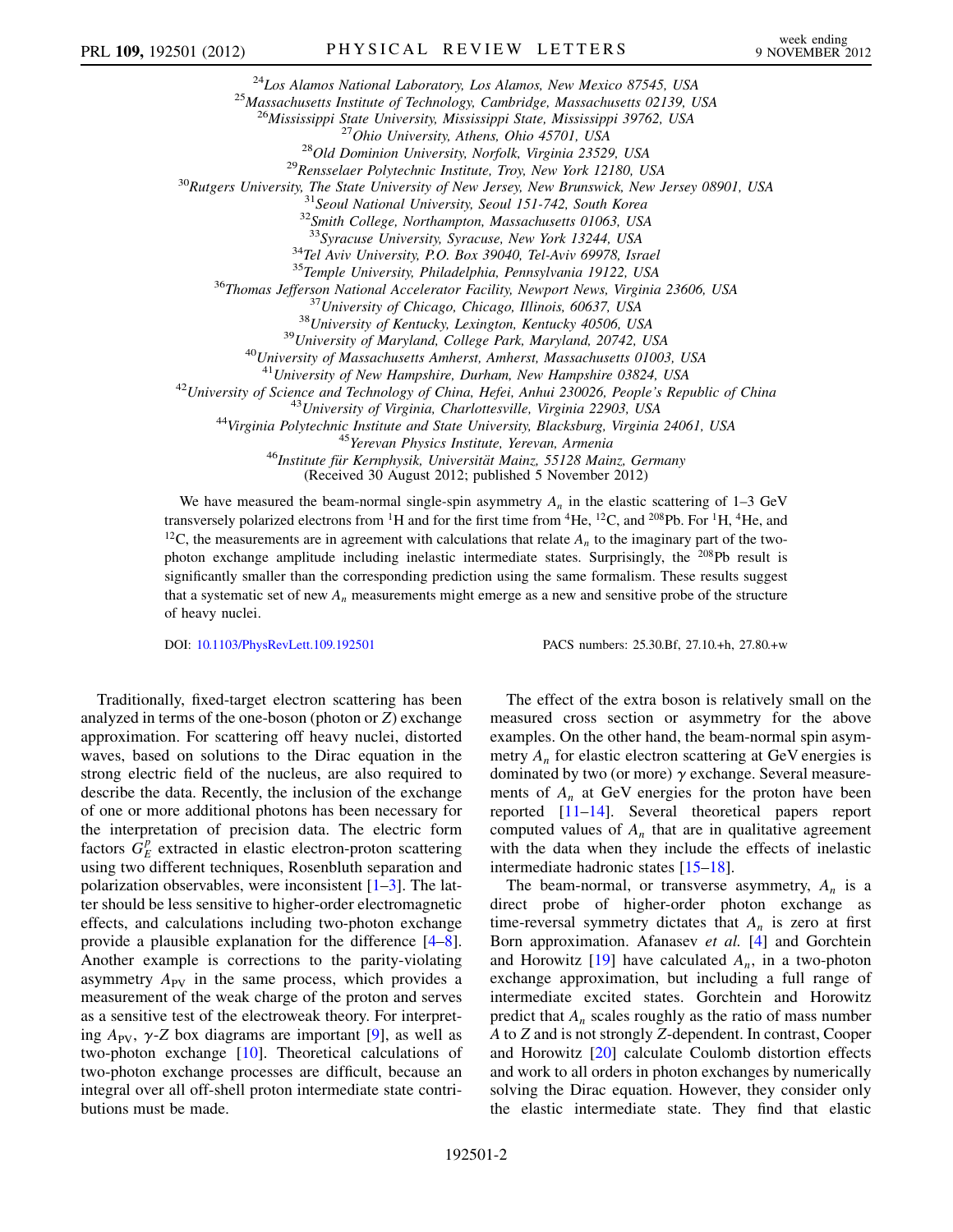intermediate state contributions, while in general small, increase strongly with Z.

To predict  $A_n$  for nuclear targets, Afanasev used a unitarity-based model [[18](#page-5-13)] with the total photoproduction cross section and the Compton slope as input; his prediction for <sup>4</sup>He is consistent with the value of  $A_n$  reported in this Letter. However, there is not yet a calculation of  $A_n$ that includes both Coulomb distortion effects and a full range of excited intermediate states. Measuring  $A_n$  as a function of Z might reveal the role of dispersion effects relative to Coulomb distortions and motivate more detailed calculations. To this end, in this Letter, we report data on the beam-normal spin asymmetry  $A_n$  on the targets <sup>1</sup>H, <sup>4</sup>He, <sup>12</sup>C, and <sup>208</sup>Pb.

To observe the beam-normal single-spin asymmetry, the electron beam-spin vector  $\vec{P}_e$  must have a component normal to the scattering plane defined by the unit vector  $\hat{k}$  perpendicular to the plane, where  $\hat{k} = \vec{k}/|k|$ ;  $\vec{k} =$  $\vec{k}_e \times \vec{k}_{\text{out}}$ , where  $\vec{k}_e$  and  $\vec{k}_{\text{out}}$  are, respectively, the incident and scattered electron momenta. The measured beamnormal single-spin asymmetry is then defined as  $A_n^m =$  $(\sigma_{\uparrow} - \sigma_{\downarrow})/(\sigma_{\uparrow} + \sigma_{\downarrow})$ , where  $\sigma_{\uparrow(\downarrow)}$  is the cross section for beam electron spin parallel (antiparallel) to  $\hat{k}$ . The measured asymmetry  $A_n^m$  is related to  $A_n$  by

$$
A_n^m = A_n \vec{P}_e \cdot \hat{k}, \tag{1}
$$

<span id="page-2-1"></span>where  $\phi$  is the angle between  $\hat{k}$  and  $\vec{P}_e$ :  $\cos \phi =$  $\vec{P}_e \cdot \hat{k}/|P_e|$ .

The measurements were carried out in Hall A at the Thomas Jefferson National Accelerator Facility. The data were obtained as a part of a study of systematic uncertainties for three experiments designed to measure  $A_{PV}$  in elastic electron scattering, since  $A_n$  can contribute to the extracted  $A_{PV}$  if the beam polarization has a transverse component and the apparatus lacks perfect symmetry.

The data were obtained in 2004 for the  ${}^{1}H$  and  ${}^{4}He$ targets where the primary goal was to measure  $A_{PV}$  in order to determine the strange form factors in the nucleon [\[21](#page-5-16)[,22\]](#page-5-17). The  $^{12}$ C and  $^{208}$ Pb data were obtained in 2010 where the goal was to determine the radius of the distribution of neutrons [\[23,](#page-5-18)[24\]](#page-5-19). The kinematics for each target is given in Table [I:](#page-2-0) the central acceptance angle of the spectrometers  $\theta$ , the beam energy  $E_b$ , the acceptance-averaged 4-momentum transfer  $Q^2$ , and the average accepted  $\cos \phi$ [Eq. [\(1](#page-2-1))]. The uncertainties in  $Q^2$  were 1% for the <sup>1</sup>H and <sup>4</sup>He data and 1.3% for the <sup>12</sup>C and <sup>208</sup>Pb data [[21](#page-5-16)[–23\]](#page-5-18).

All of the targets except  ${}^{12}C$  were cooled with helium gas at about 20 K. The  $LH<sub>2</sub>$  and high pressure He targets featured rapid vertical flow of the fluid. In addition, the beam was rastered over a 4 mm  $\times$  4 mm square for all targets. The  $0.55$  mm thick isotopically pure  $208$ Pb target was sandwiched between two 150  $\mu$ m diamond foils, and the edges were cooled with the cold helium. Electrons elastically scattered from the targets were focused onto detectors in the focal plane of the Hall A high resolution

<span id="page-2-0"></span>

| TABLE I.<br>Kinematic values for the various targets. |             |             |             |                   |  |  |  |  |
|-------------------------------------------------------|-------------|-------------|-------------|-------------------|--|--|--|--|
| Target                                                | H           | $^{4}$ He   | $^{12}$ C   | 208P <sub>b</sub> |  |  |  |  |
| Ĥ                                                     | $6^{\circ}$ | $6^{\circ}$ | $5^{\circ}$ | 5°                |  |  |  |  |
| $Q^2$ (GeV <sup>2</sup> )                             | 0.0989      | 0.0773      | 0.00984     | 0.00881           |  |  |  |  |
| $E_h$ (GeV)                                           | 3.026       | 2.750       | 1.063       | 1.063             |  |  |  |  |
| $\langle \cos \phi \rangle$                           | 0.968       | 0.967       | 0.963       | 0.967             |  |  |  |  |

spectrometers [\[25\]](#page-5-20). The transverse asymmetry is modulated by the sine of the azimuthal electron scattering angle, and so the electron polarization was set vertical. This ensured that the acceptance of the two spectrometers, which are symmetrically placed to accept horizontally scattered events, contained the maximum and minimum of the asymmetry. The momentum resolution of the spectrometers ensured that essentially only elastic events were accepted.

To measure the asymmetry, Cherenkov light was produced in a radiator and collected by a photomultiplier tube (PMT), whose output sent to an analog-to-digital converter and integrated over a fixed time period of constant helicity. These detectors had to withstand the radiation damage caused by the high signal flux and also provide a uniform response to the electrons so that integrating the signals did not increase fluctuations. For the <sup>208</sup>Pb and <sup>12</sup>C data, each spectrometer had two 3.5 cm by 14 cm quartz detectors oriented at  $45^\circ$  to the direction of the electrons in the spectrometer, one in front that was 5 mm thick and one behind that was 1 cm thick. For the  ${}^{1}$ H and  ${}^{4}$ He data, a fivelayer sandwich of quartz and brass provided sufficient energy resolution.

The electron beam originated from a GaAs photocathode illuminated by circularly polarized light [[26](#page-5-21)]. By reversing the sign of the laser circular polarization, the direction of the spin at the target could be reversed rapidly [\[27\]](#page-5-22). A half-wave  $(\lambda/2)$  plate was periodically inserted into the laser optical path which passively reversed the sign of the electron beam polarization. Roughly equal statistics were thus accumulated with opposite signs for the measured asymmetry, which suppressed many systematic effects. The direction of the polarization could be controlled by a Wien filter and solenoidal lenses near the injector [[28\]](#page-5-23). The accelerated beam was directed into Hall A, where its intensity, energy, and trajectory on target were inferred from the response of several monitoring devices.

Each period of constant spin direction is referred to as a "window." The beam monitors, target, detector components, and electronics were designed so that the fluctuations in the fractional difference in the PMT response between a pair of successive windows were dominated by scattered electron counting statistics. To keep spurious beam-induced asymmetries under control at well below the parts per million level, careful attention was given to the design and configuration of the laser optics leading to the photocathode [[27](#page-5-22)].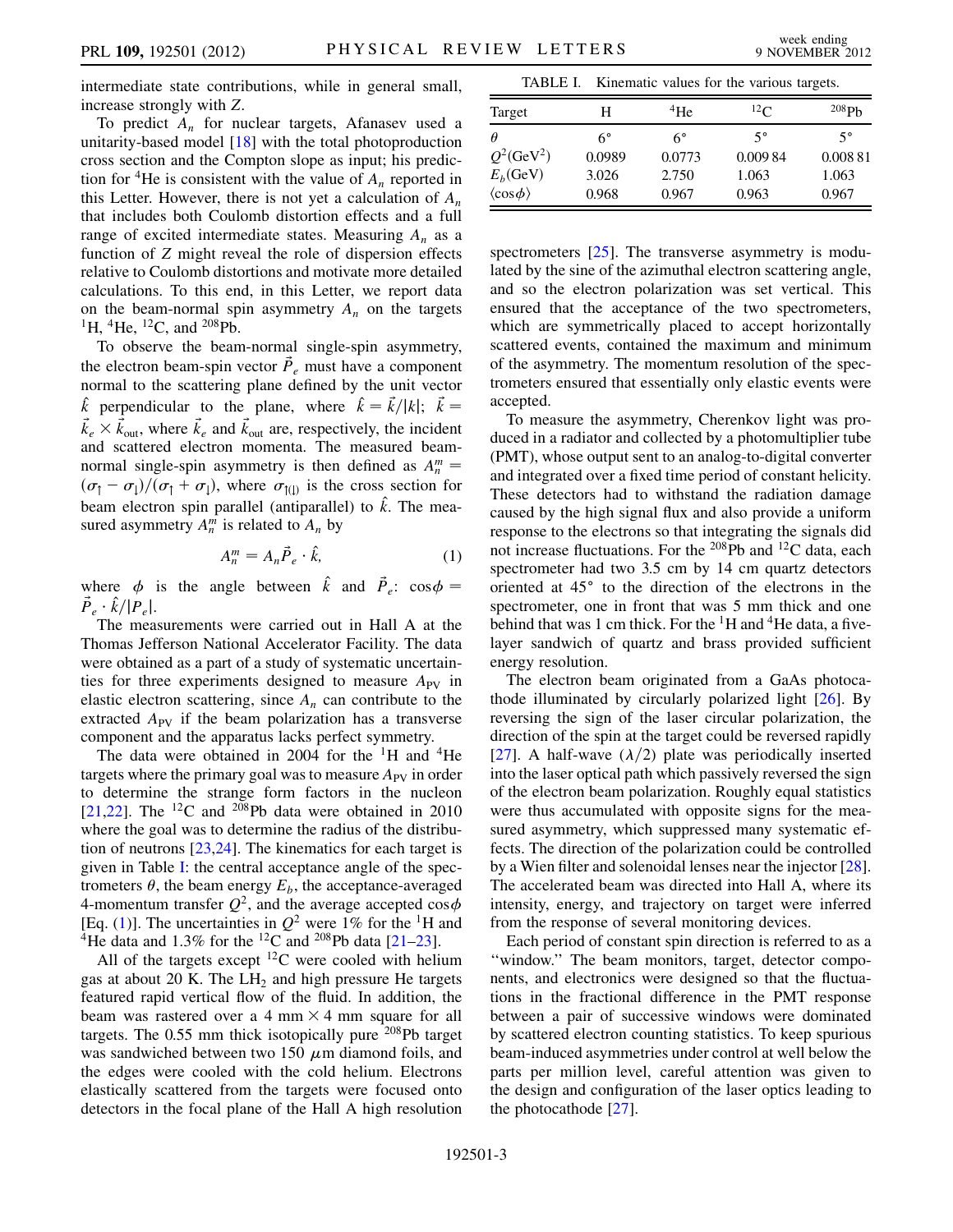The spin-reversal rate was 30 Hz for the <sup>1</sup>H and <sup>4</sup>He data and 240 Hz for the  $^{12}$ C and  $^{208}$ Pb data. The integrated response of each detector PMT and beam monitor was digitized and recorded for each window. In the 30 Hz case, the raw spin-direction asymmetry  $A<sub>raw</sub>$  in each spectrometer arm was computed from the detector response normalized to the beam intensity for each window pair. At the faster reversal, quadruplets of windows with either of the patterns  $+ - - +$  or  $- + + -$  were used to suppress the significant 60 Hz line noise. In either case, the sequence of these patterns was chosen with a pseudorandom number generator.

Loose requirements were imposed on beam quality, removing periods of beam intensity, position, or energy instability, removing about 25% of the total data sample. No spin-direction-dependent cuts were applied. Since we measure the difference between two horizontal detectors, the dominant source of noise due to the beam arose from position fluctuations in the horizontal direction, which change the acceptance of the spectrometers in opposite directions. Noise in the beam energy or current largely cancels. In contrast, a measurement of the sum of the detectors in the  $A_{PV}$  case is relatively more sensitive to beam energy or current fluctuations and less to the beam position.

As explained in detail in Refs. [\[21–](#page-5-16)[23](#page-5-18)], the windowto-window differences in the asymmetry from beam jitter were reduced by using the correlations to beam position differences from precision beam position monitors,  $\Delta x_i$ , by defining a correction  $A_{\text{beam}} = \sum c_i \Delta x_i$ . The  $c_i$  were measured several times each hour from calibration data where the beam was modulated by using steering coils and an accelerating cavity. The largest  $c_i$  was for <sup>208</sup>Pb and was on

the order of 50 ppb/nm. The spread in the resulting  $A_n^m$  =  $A_{\text{raw}} - A_{\text{beam}}$  was observed to be dominated by counting statistics. For example, for <sup>208</sup>Pb, which had the highest rate and hence the smallest statistical uncertainty for a window, this spread corresponded to a rate of about 1 GHz at a beam current of 70  $\mu$ A. About 1 d was spent at each  $\lambda/2$  setting on each target.

The values of  $A_n^m$  were consistent from run to run as shown in Fig. [1.](#page-3-0) The asymmetries in each spectrometer arm were of opposite sign as expected  $[\hat{k}$  in Eq. [\(1](#page-2-1)) reverses sign]. After correcting for the  $\lambda/2$  reversals, the magnitudes of  $A_n^m$  are consistent within statistical uncertainties. The reduced  $\chi^2$  for a constant fit to the  $A_n^m$  runs is close to 1 for each target type. The average  $A_{\text{beam}}$  corrections were negligible. The physics asymmetry  $A_n$  is calculated from  $A_n^m$  by correcting for the beam polarization  $P_e$ , the average value of  $\cos \phi$  as given in Table [I](#page-2-0), and the background subtractions from the Al windows in the  $LH_2$  and <sup>4</sup>He targets and the diamond surrounding the lead foil.

Nonlinearity in the PMT response was limited to 1% in bench tests that mimicked running conditions. The total relative nonlinearity between the PMT response and those of the beam intensity monitors was limited to 1.5% by studies. An acceptance correction accounted for the nonlinear dependence of the asymmetry with  $Q^2$ . A significant systematic uncertainty in  $\langle Q^2 \rangle$  is in the determination of the absolute scale of  $\theta_{lab}$ . A nuclear recoil technique with a dedicated calibration run using a water cell target [\[22\]](#page-5-17) was used to set a scale uncertainty on  $\langle Q^2 \rangle$  of  $\langle 0.2\% \rangle$ .

Beam polarization measurements  $[P_e]$  in Eq. ([1\)](#page-2-1)] were made during the runs for the four nuclei. The beam polarization was inferred from longitudinal polarization

<span id="page-3-0"></span>

FIG. 1. Plots of the asymmetries for carbon and lead. The top row shows for the  $^{12}C$  target the left high resolution spectrometer (HRS) and right HRS asymmetries in the left and right panels, respectively. The bottom row shows the same sequence for the 208Pb target. The data have been sign-corrected for the  $\lambda/2$  plate insertions.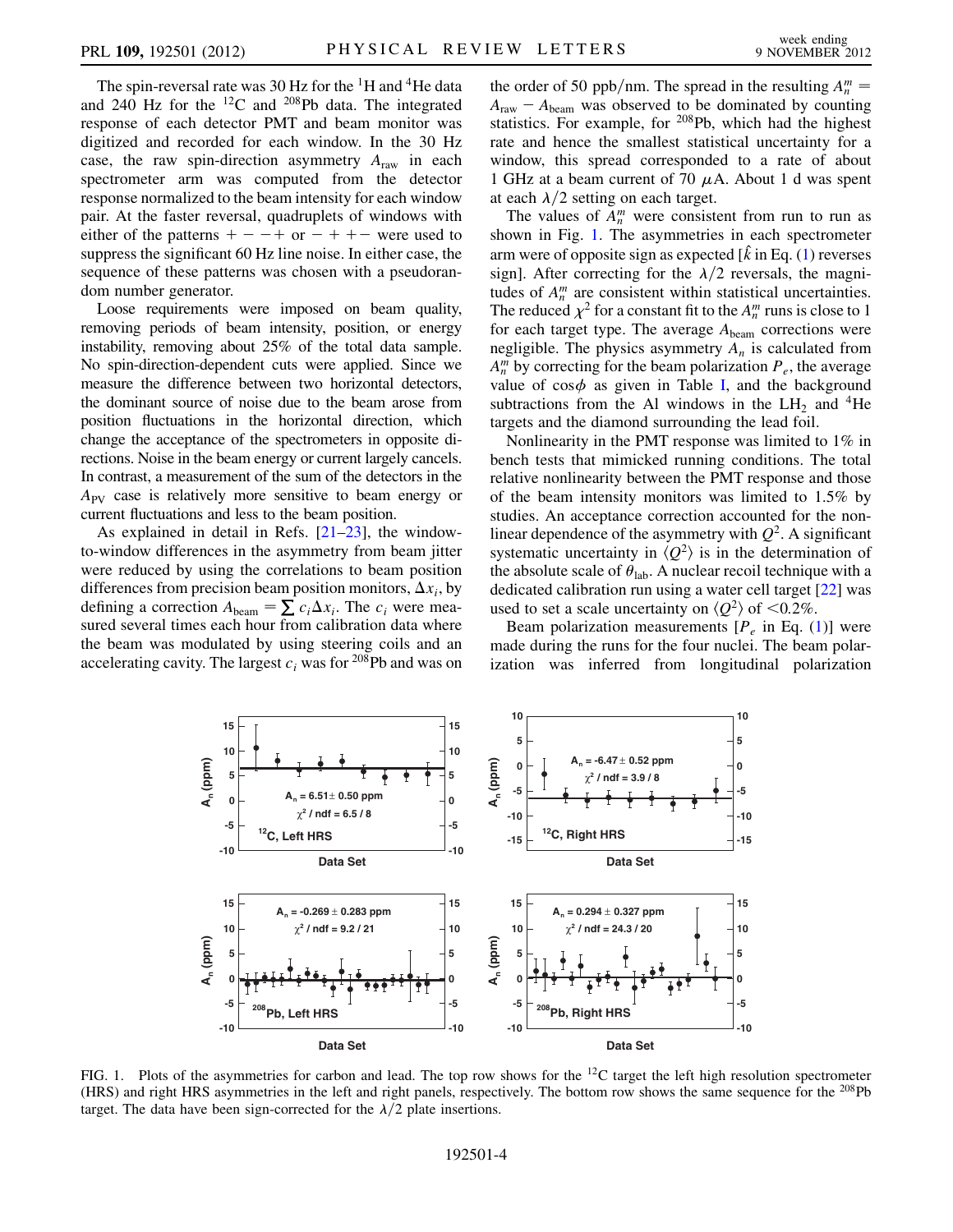<span id="page-4-0"></span>TABLE II.  $A_{\text{PV}}$  uncertainty contributions in units of  $10^{-6}$  or parts per million.

| Target            | $^1$ H | $^{4}$ He | $^{12}$ C | 208Pb |
|-------------------|--------|-----------|-----------|-------|
| False asymmetry   | 0.14   | 0.11      | 0.02      | 0.12  |
| Beam polarization | 0.21   | 0.33      | 0.08      | 0.003 |
| Linearity         | 0.07   | 0.15      | 0.06      | 0.004 |
| Target windows    | 0.06   | 0.12      | 0.00      | 0.062 |
| Total systematic  | 0.27   | 0.41      | 0.10      | 0.14  |
| Statistical       | 1.52   | 1.39      | 0.36      | 0.21  |

measurements taken before and after the transverse polarization data taking. A solenoid was used to control the orientation of the polarization between the longitudinal and transverse (vertical) directions. The polarization was verified to be purely vertical to within  $\pm 2^{\circ}$  with a Mott polarimeter located in an injector 5 MeV extraction line. The vertical component of the polarization set at the injector is conserved after passing through the Continuous Electron Beam Accelerator Facility accelerator, a result of accelerating and transporting the polarized beam in planes flat with respect to one another. The extent to which the beam-spin tune degrades the vertical polarization orientation in the Continuous Electron Beam Accelerator Facility has been studied and determined to be  $\pm 1^{\circ}$  [\[29\]](#page-5-24). A small longitudinal component of the electron spin introduces a negligible parity-violating contribution to the measured asymmetry.

For  ${}^{12}C$  and  ${}^{208}Pb$ , the longitudinal polarization measurements included data taken with a Compton polarimeter, yielding  $P_e = 0.8820 \pm 0.012 \pm 0.012$ . An independent Møller polarimeter gave  $P_e = 0.9049 \pm 0.001 \pm 0.011$  for <sup>12</sup>C and <sup>208</sup>Pb. We used the average of these two measurements. For the  ${}^{1}$ H and  ${}^{4}$ He data, only the Møller polarimeter was used. For <sup>1</sup>H data  $P_e = 75.1 \pm 1.7\%$ , and for the <sup>4</sup>He data  $P_e = 84.2 \pm 1.7\%$ .

A summary of the systematic and statistical uncertain-ties is shown in Table [II.](#page-4-0) The central values of  $A_n$  for each nucleus and the total combined statistical and systematic uncertainties added in quadrature are displayed in the first two rows of Table [III.](#page-4-1) For  ${}^{1}H$ , our result is consistent with a previously reported measurement [\[12\]](#page-5-25) for the same  $Q^2$  but at a lower beam energy (0.85 GeV).

<span id="page-4-1"></span>TABLE III. The measured  $A_n$  and derived  $\hat{A}_n$  values [Eq. ([2\)](#page-4-3)] for the four nuclei along with the corresponding total uncertainties  $A/Z$  and  $Q$ .

| Target                        | H       | $^{4}$ He  | $^{12}$ C | 208P <sub>b</sub> |
|-------------------------------|---------|------------|-----------|-------------------|
| $A_n$ (ppm)                   | $-6.80$ | $-13.97$   | $-6.49$   | 0.28              |
| $\sigma(A_n)(ppm)$            | ±1.54   | $\pm 1.45$ | ±0.38     | $\pm 0.25$        |
| $\sqrt{Q^2}$ (GeV)            | 0.31    | 0.28       | 0.099     | 0.094             |
| A/Z                           | 1.0     | 2.0        | 2.0       | 2.53              |
| $\hat{A}_n$ (ppm/GeV)         | $-21.9$ | $-24.9$    | $-32.8$   | $+1.2$            |
| $\sigma(\bar{A}_n)$ (ppm/GeV) | ± 5.0   | $\pm 2.6$  | $+1.9$    | $+1.1$            |

<span id="page-4-3"></span>We now discuss the observed trends of the first ever measurements of  $A_n$  for target nuclei with  $A > 2$ . In our kinematic range, the calculations in Ref. [\[19\]](#page-5-14) scale approximately with Z, A, and  $\sqrt{Q^2}$  as

$$
A_n = \hat{A}_n \frac{QA}{Z},\tag{2}
$$

where  $\hat{A}_n$  is approximately constant, with a small additional dependence on the incident beam energy  $E_{\text{beam}}$ :  $\sim$  - 25 ppm/GeV for  $E_{\text{beam}} \sim$  3 GeV (for <sup>1</sup>H and <sup>4</sup>He) and  $\sim$  - 30 ppm/GeV for  $E_{\text{beam}} \sim 1 \text{ GeV}$  (for <sup>12</sup>C and  $208Pb$ ). In the last two rows of Table [III](#page-4-1), we see that the extracted  $\hat{A}_n$  from the three lower Z nuclei are consistent with this empirical trend, while the 208Pb result is consistent with zero. The 208Pb result is in strong disagreement with the theoretical prediction as shown in Fig. [2,](#page-4-2) which plots the measurement results and their predictions [\[19\]](#page-5-14).

Motivated by this large observed disagreement, we initiate a discussion of the potential dynamics by first noting that the scattering angle for all four measurements was roughly the same (Table [I](#page-2-0)). If dispersion corrections play a bigger role than predicted, one might expect larger disagreements for  $A_n$  measurements taken at lower beam energy, as is the case for  $^{12}$ C and  $^{208}$ Pb. However, the measured  $A_n$  for <sup>12</sup>C is quite consistent with theoretical expectations. In Fig. [3,](#page-5-26) we plot the fractional difference between the measured values and the predictions of Ref. [[19](#page-5-14)] as a function of Z. The trend suggests that Coulomb distortions are playing a very significant role at large Z, underscoring the potential interest in additional  $A_n$ measurements with intermediate Z nuclei.

In conclusion, we have measured the beam-normal single-spin asymmetry  $A_n$  for <sup>1</sup>H, <sup>4</sup>He, <sup>12</sup>C, and <sup>208</sup>Pb and find good agreement for  ${}^{1}H$ ,  ${}^{4}He$ , and  ${}^{12}C$  with the calculations in Ref. [[19](#page-5-14)], which include a dispersion integral over intermediate excited states. However, they

<span id="page-4-2"></span>

FIG. 2 (color). Extracted physics asymmetries  $A_n$  vs  $Q$ . Each curve, specific to a particular nucleus as indicated, is a theoretical calculation from Ref. [[19](#page-5-14)].